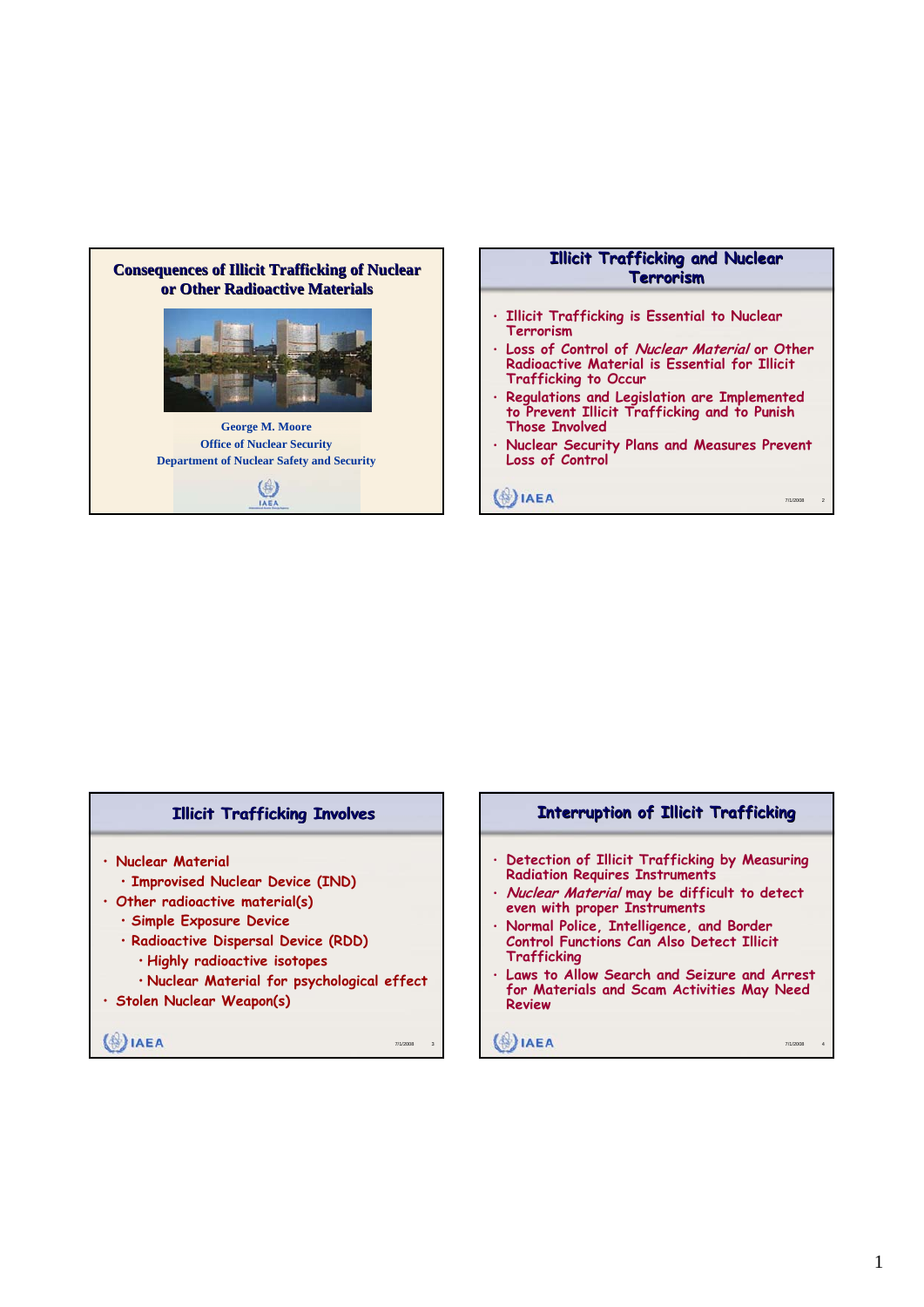| Potential Consequences of Illicit |                    |  |
|-----------------------------------|--------------------|--|
|                                   | <b>Trafficking</b> |  |

- **Explosion of a Nuclear Yield Device is probably worst consequence**
- **Nuclear Yield Device might be a stolen Nuclear Weapon, or an Improvised Nuclear Device (IND)**
- **IND requires Nuclear Material, Design, and Construction Ability**
- **RDD or use of Radioactive Materials will probably not result in large numbers of casualties**

**IAEA** 7/1/2008 5

### **Potential Consequences of Illicit Trafficking**

#### **However:**

- **Economic Losses can be Enormous**
- **Non-Technical Effects of Nuclear Trafficking (e.g. Public Panic, Work Disruption, etc.) and Political and Psychological Consequences can far Exceed Technical Consequences**

**(**<sup>8</sup>) IAEA



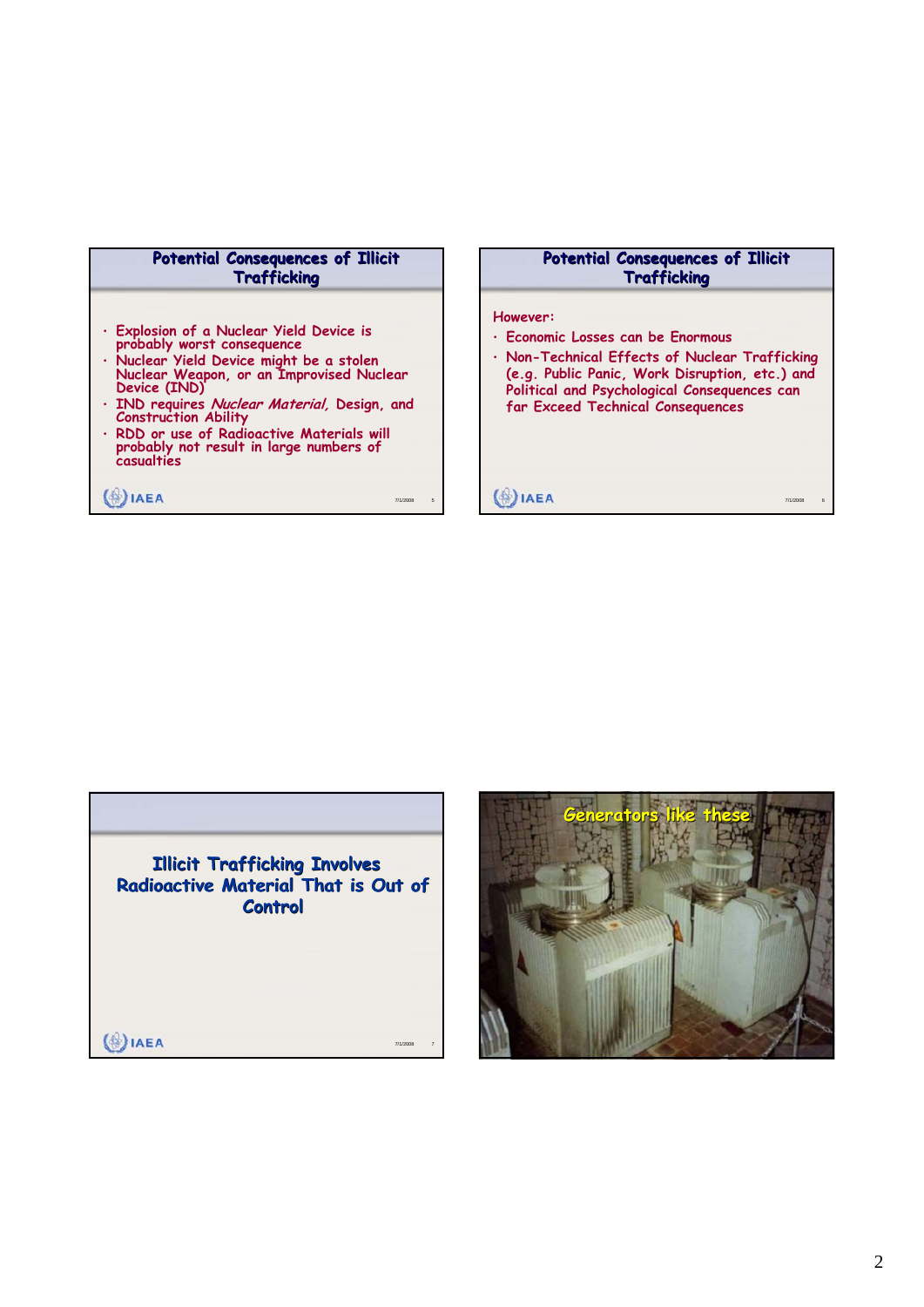





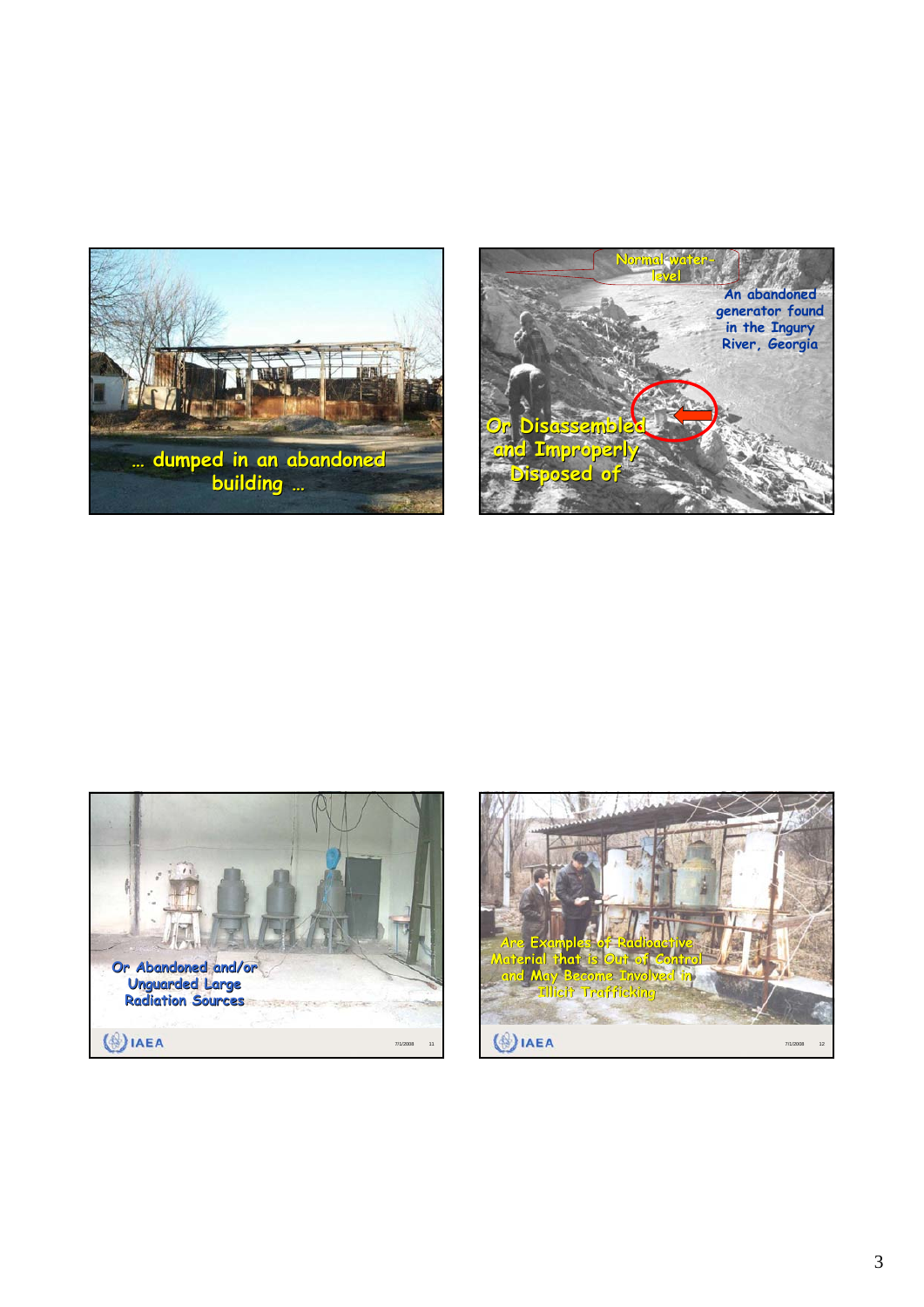



# **Georgia (2002) Georgia (2002)**

- **Overexposure of 3 persons from orphan Sr-90 sources**
- **Complex recovery operation**



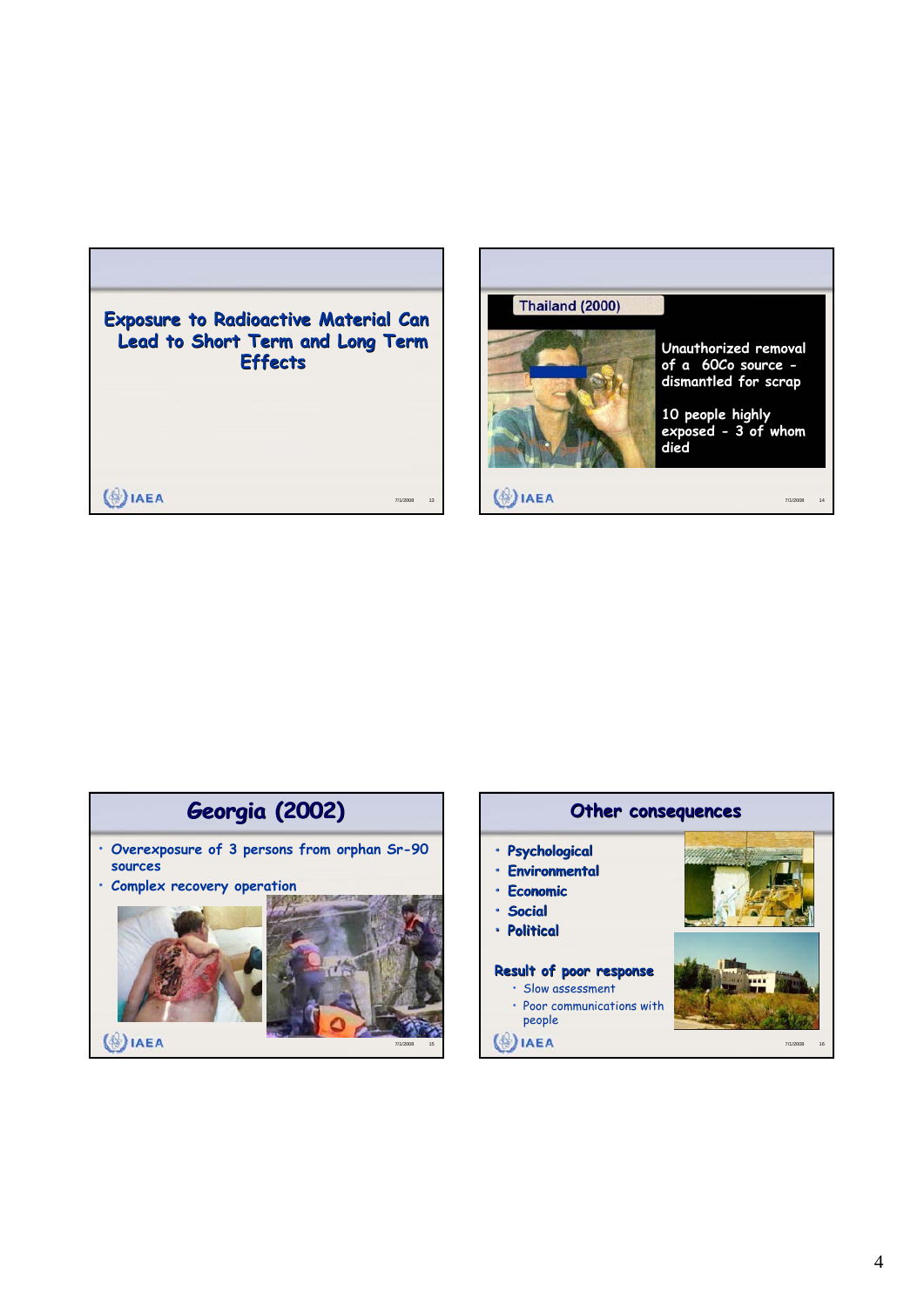| A real case |          |    |
|-------------|----------|----|
|             |          |    |
| EA          | 7/1/2008 | 17 |





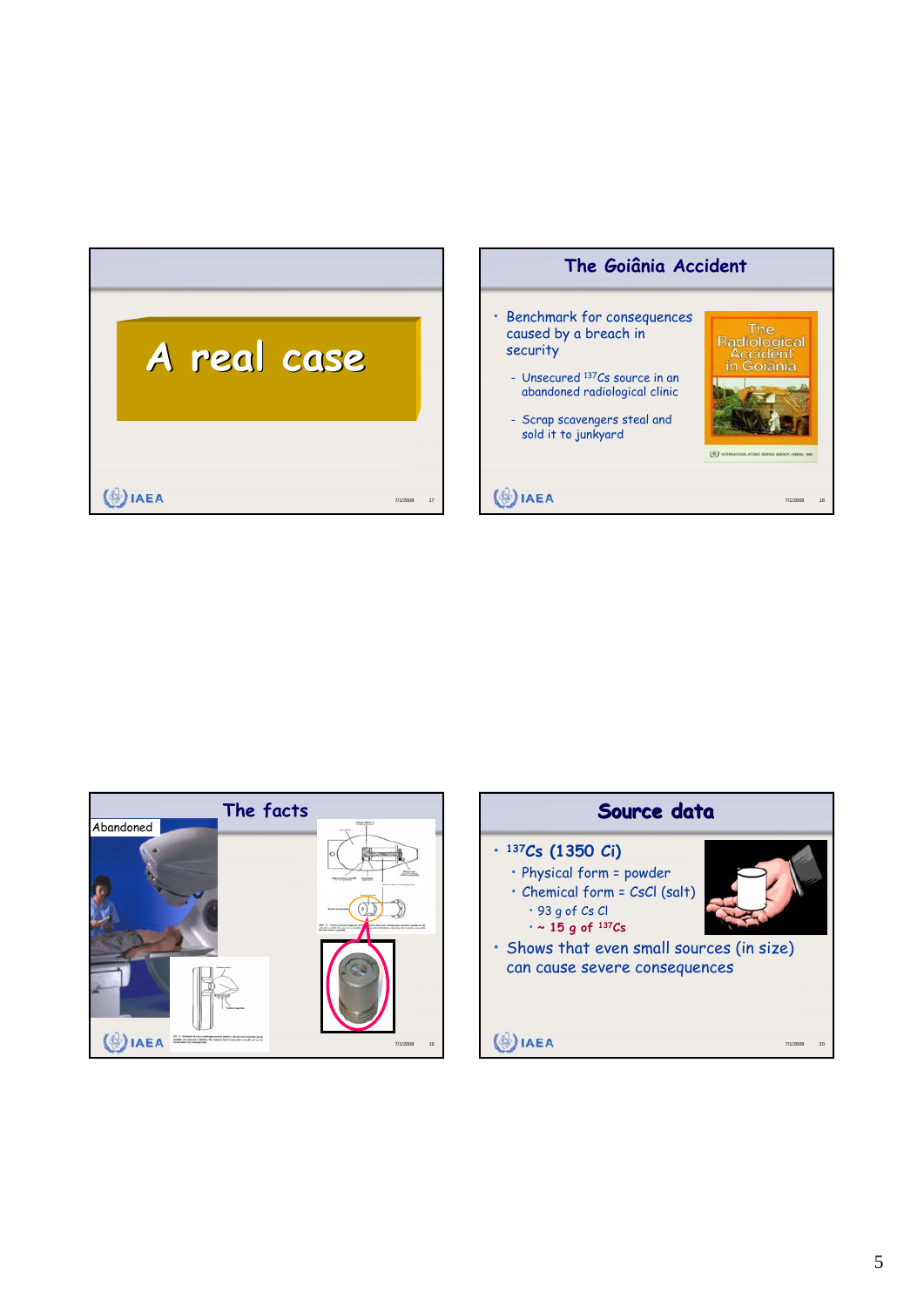





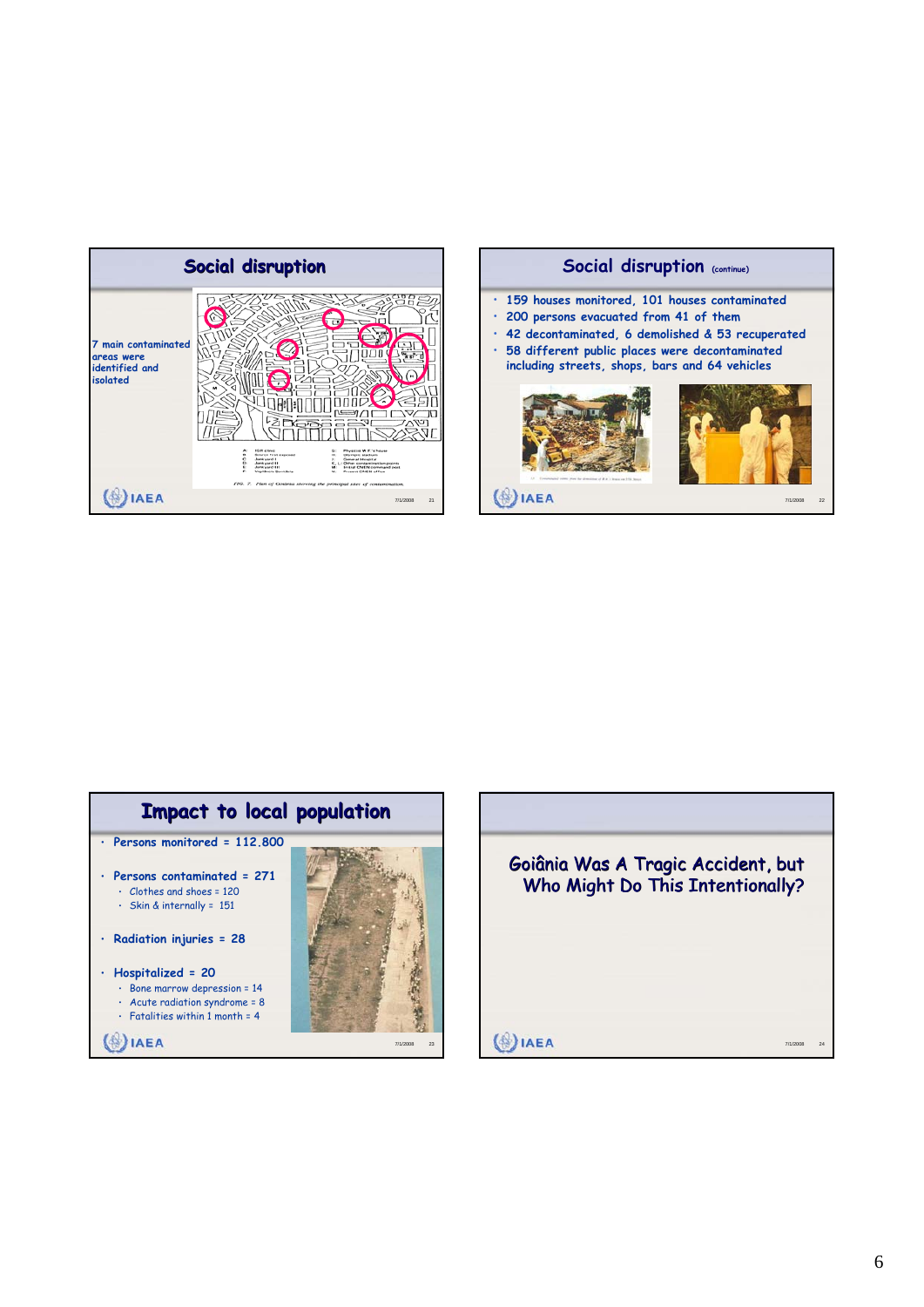